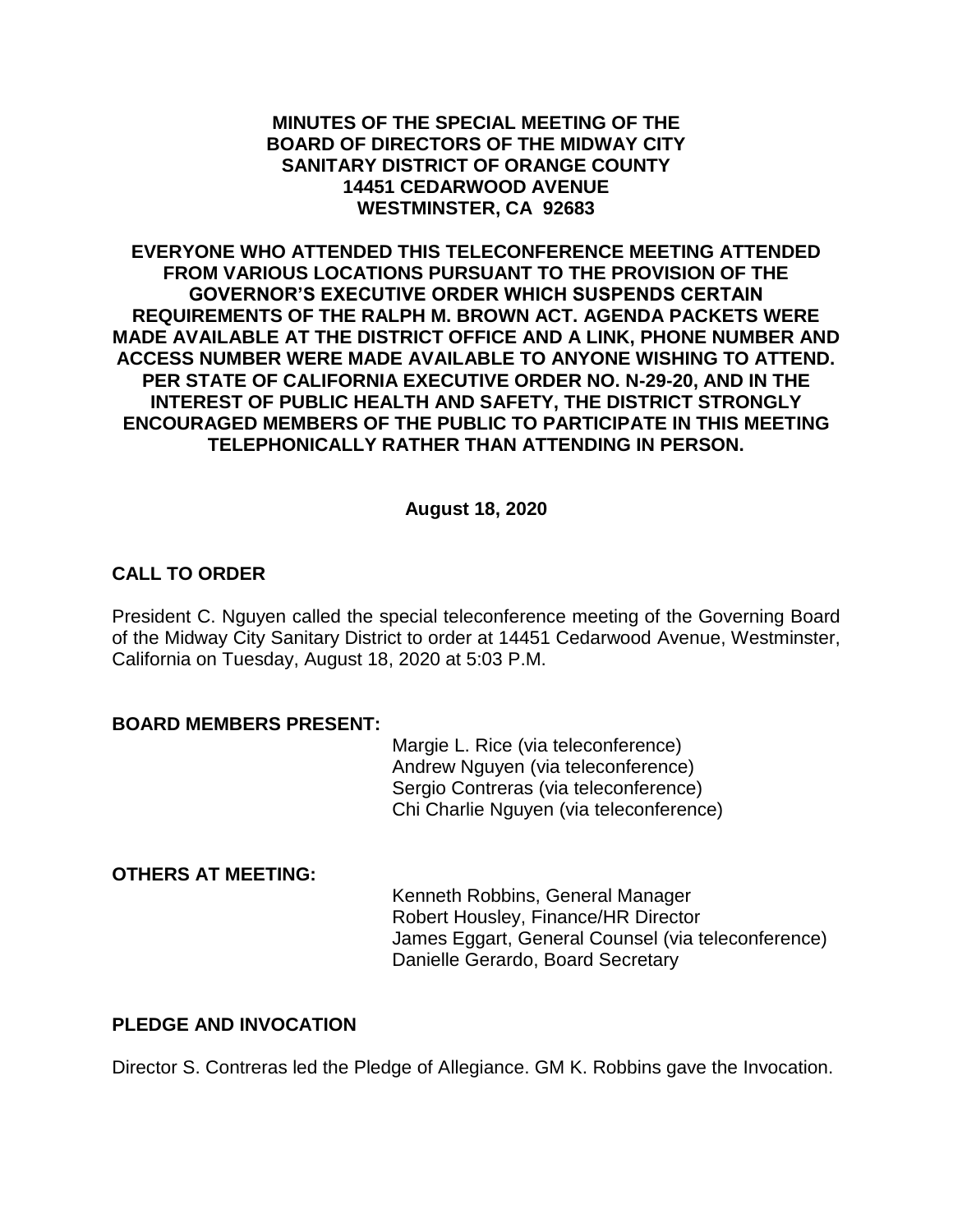#### **PUBLIC COMMENTS**

None

## **APPROVAL OF THE MINUTES OF THE SPECIAL MEETING OF AUGUST 3, 2020** *(Roll Call Vote)*

A motion was made by Director A. Nguyen, seconded by Director M. Rice, to approve the minutes of the special meeting of August 3, 2020. The motion was approved by the following 4-0 roll call vote:

AYES: S. Contreras, A. Nguyen, C. Nguyen and M. Rice NAYS: ABSTAIN: ABSENT:

## **APPROVAL OF THE MINUTES OF THE SPECIAL MEETING OF AUGUST 4, 2020** *(Roll Call Vote)*

A motion was made by Director A. Nguyen, seconded by Director M. Rice, to approve the minutes of the special meeting of August 4, 2020. The motion was approved by the following 4-0 roll call vote:

AYES: S. Contreras, A. Nguyen, C. Nguyen and M. Rice NAYS: ABSTAIN: ABSENT:

# **APPROVAL OF EXPENDITURES**

A. Demands in the amount of \$ 200,501.47 *(Roll Call Vote)*

|    |       |      |              | <b>CHECKS:</b>                                                   |                                                     |
|----|-------|------|--------------|------------------------------------------------------------------|-----------------------------------------------------|
| 2  | 11649 | 7/31 | \$           | 150.00 Miguel Jimenez                                            | Reimbursement for testing                           |
| 3  | 11650 | 7/31 | \$<br>49.11  | Robert Cruz Jr.                                                  | Reimbursement for testing                           |
| 4  | 11651 | 8/1  | \$<br>261.41 | Cintas                                                           | Uniform Services for 7/30                           |
| 5  | 11652 | 8/1  | \$           | 18,600.40 CR Transfer Incorporated                               | Commingled Material Tonnage Fees 7/01/20 to 7/15/20 |
| 6  | 11653 | 8/1  | \$           | 420.00 Merchants Building Maintenance                            | Deep clean/sanitize on 7/5/20 per Ken               |
| 7  | 11654 | 8/1  | \$           | 10,998.50 PumpMan, LLC                                           | Pump system Planned Maint Program 7/1/20 to 7/1/21  |
| 8  | 11655 | 8/1  | \$           | 62.24 TrucParCo                                                  | Restock hydraulic fittings for Solid Waste trucks   |
| 9  | 11656 | 8/1  | \$           | 4,421.33 US Bank Corporate Payment Systems District Credit Cards |                                                     |
| 10 | 11657 | 8/3  | \$           | 150.00 Raul Martinez                                             | Reimbursement for testing                           |
| 11 | 11658 | 8/7  | \$           | 26.88 Advanced Gas Products                                      | Welding material for shop                           |
| 12 | 11659 | 8/7  | \$           | ,005.00 Ayala's Car Wash                                         | Fleet wash 7/30 and 8/3                             |
| 13 | 11660 | 8/7  | \$           | 839.00 Bodyworks Equipment, Inc.                                 | Replacement hopper cover for NG-9                   |
| 14 | 11661 | 8/7  | \$<br>261.41 | Cintas                                                           | Uniform Services for 8/6                            |
| 15 | 11662 | 8/7  | \$           | 198.08 City of Westminster                                       | Wash Rack and District Offices 6/3/20-7/28/20       |
| 16 | 11663 | 8/7  | \$           | 325.00 Dennis Solano Jr                                          | Reimbursement for testing                           |
| 17 | 11664 | 8/7  | \$           | 5,850.12 Employment Development Dept                             | C. Enciso 04/01/20-06/30/20                         |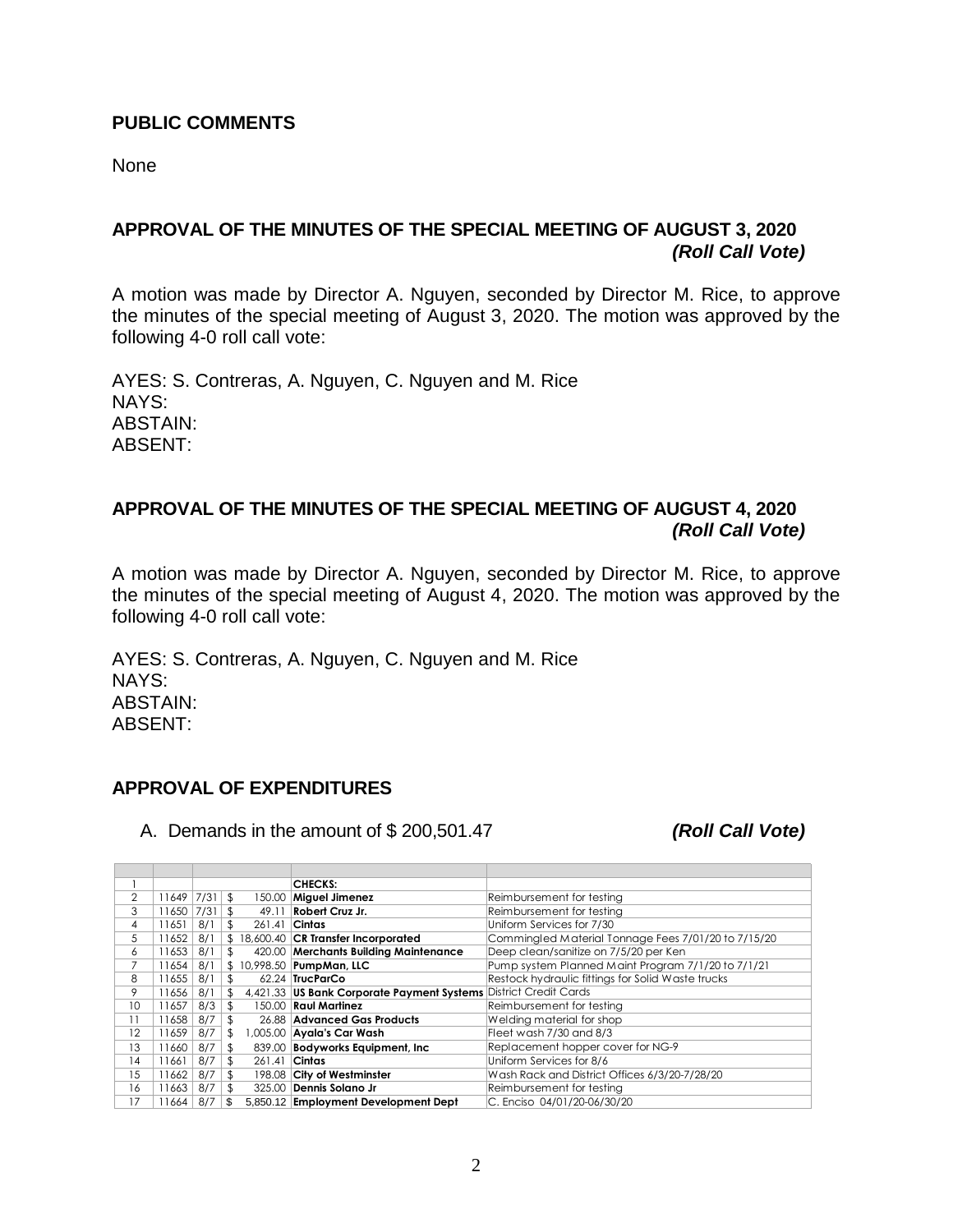| 18 | 11665             | 8/7 | $\sqrt{2}$     |                               | 1,150.00 Me Viet Nam Production                                               | 30 Minute talk show 7/12 & 7/19                               |
|----|-------------------|-----|----------------|-------------------------------|-------------------------------------------------------------------------------|---------------------------------------------------------------|
| 19 | 11666             | 8/7 |                |                               | \$ 26,077.50 Orange County Sanitation District                                | Permit Fees JULY-2020                                         |
| 20 | $11667$ 8/7       |     | $\sqrt[6]{2}$  |                               | 121.22 Remington Pure                                                         | July 2020 Water Filtration + service charge on 7/6/20         |
| 21 | $11668$ 8/7       |     | $\sqrt{2}$     |                               | 1,352.80 Snap-On Tools                                                        | Tools for A/C check for Heil and hammer drill kit for shop    |
| 22 | $11669$ 8/7       |     | $\frac{1}{2}$  |                               | 117.17 SoCal Auto & Truck Parts, Inc.                                         | Restock oil filters & motor oil for Sewer pick up trucks      |
| 23 | $11670$ 8/7       |     | \$             |                               | 300.00 Digital Deployment dba Streamline                                      | Website Monthly Member Fee: August 2020                       |
| 24 | 11671             | 8/7 | $\sqrt{2}$     |                               | 1.983.22 TEC of California. Inc.                                              | Restock brake caliper/restock for refuse parts, clamps NG-2   |
| 25 | $11672$ 8/7       |     | $\sqrt{2}$     |                               | 33.10 Underground Service Alert                                               | (14) New Tickets for July 2020                                |
| 26 | $11673$ 8/7       |     | $\sqrt[6]{2}$  |                               | 5,266.40 Trendzitions, Inc                                                    | Final 50% TrendzFit Svcs.                                     |
| 27 | $11674$ 8/12 \$   |     |                |                               | 345.00 Ayala's Car Wash                                                       | Fleet wash 8/6                                                |
| 28 | $11675$ 8/12 \$   |     |                |                               | 893.79 Wex Bank (Chevron)                                                     | Fuel Credit Card for July 2020                                |
| 29 | $11676$ 8/12 \$   |     |                |                               | 79.00 County of Orange-Tax Collector                                          | Emergency radio in copier room                                |
| 30 | $11677$ 8/12 \$   |     |                |                               | 328.00 Orange County Health Care Agency                                       | MCSD facility hazardous materials fee                         |
| 31 | $11678$ 8/12 \$   |     |                |                               | 285.00 CRC Cloud                                                              | Upgrade license for Sophos to see traffic report              |
| 32 | $11679$ 8/12 \$   |     |                |                               | 3,037.80 Daniel's Tire Service                                                | (24) Restock recap tires for Solid Waste trucks               |
| 33 | $11680$ $8/12$ \$ |     |                |                               | 6,767.01 SoCal Gas                                                            | CNG Station from 7/01/2020 through 8/01/2020                  |
| 34 | $11681$ $8/12$ \$ |     |                |                               | 746.74 Merchants Building Maintenance                                         | Janitorial Services for August 2020                           |
| 35 | $11682$ $8/12$ \$ |     |                |                               | 281.00 Randy Griffith                                                         | Reimbursement for Grade 1 Certification                       |
| 36 | $11683$ $8/12$ \$ |     |                |                               | 2,719.50 Rutan & Tucker, LLP                                                  | Personnel Legal Services for July 2020                        |
| 37 | $11684$ $8/12$ \$ |     |                | 3,860.86 SDRMA                |                                                                               | Dental Insurance Premiums for September 2020                  |
| 38 | $11685$ $8/12$ \$ |     |                |                               | 1,250.00 Trendzitions, Inc                                                    | ChangeOrder1-InterviewOutlineForInterviews, proposal review   |
| 39 | $11686$ $8/12$ \$ |     |                | 1,860.26 <b>Verizon</b>       |                                                                               | Internet Connection for August 2020                           |
| 40 |                   |     |                |                               | \$102,473.85 CHECKS SUBTOTAL                                                  |                                                               |
| 41 |                   |     |                |                               |                                                                               |                                                               |
| 42 |                   |     |                |                               | <b>PAYROLL</b>                                                                |                                                               |
| 43 | <b>ACH</b>        | 8/7 | \$             |                               | 6,000.55 <b>Paychex</b>                                                       | Board of Directors Payroll - Checks, Taxes, & Direct Deposits |
| 44 | <b>ACH</b>        | 8/7 | $\frac{1}{2}$  |                               | 465.21 Nationwide Retirement Solutions                                        | 457 Deferred Compensation (100% Paid By Board of Directors)   |
| 45 | $ACH$ $8/11$      |     |                | \$ 71,930.97 Paychex          |                                                                               | Employee Payroll - Checks, Taxes, & Direct Deposits           |
| 46 | $ACH$ $8/11$      |     | $\sqrt[6]{2}$  |                               | 3.366.18 Nationwide Retirement Solutions                                      | 457 Deferred Compensation (100% Paid By Employees)            |
| 47 | $ACH$ $ 8/11 $    |     | $\mathfrak{L}$ |                               | 560.00 Nationwide Retirement Solutions                                        | 457 Roth (100% Paid By Employees)                             |
| 48 |                   |     |                |                               | \$82,322.91 ACH TRANSFERS SUBTOTAL                                            |                                                               |
| 49 |                   |     |                |                               |                                                                               |                                                               |
|    |                   |     |                |                               |                                                                               |                                                               |
| 50 |                   |     |                |                               | <b>ACH PAYMENTS</b>                                                           |                                                               |
| 51 |                   |     |                | ACH 8/11 \$ 15,704.71 CalPERS |                                                                               | Retirement Contributions for 7/27/2020-08/09/2020             |
| 52 |                   |     |                |                               | \$15,704.71 ACH TRANSFERS SUBTOTAL                                            |                                                               |
| 53 |                   |     |                |                               |                                                                               |                                                               |
| 54 |                   |     |                |                               | \$200,501.47   TOTAL EXPENDITURES (HANDCUT, REGULAR, PAYROLL, ACH TRANSFERS)  |                                                               |
| 55 |                   |     |                |                               |                                                                               |                                                               |
| 56 |                   |     |                |                               | <b>BANK TRANSFERS</b>                                                         |                                                               |
| 57 | LAIF              |     |                |                               | 8/11   \$250,000.00   Transfer Funds from LAIF to Union Bank Checking Account |                                                               |

A motion was made by Director M. Rice, seconded by President C. Nguyen, to approve the expenditures in the amount of \$200,501.47. The motion was approved by the following 4-0 roll call vote:

AYES: S. Contreras, A. Nguyen, C. Nguyen and M. Rice NAYS: ABSTAIN: ABSENT:

## **REPORTS**

## **Report of President**

None

#### **Report of General Manager**

GM K. Robbins reported that NG-11, the District's new CNG bulky truck, blew its motor but that it was likely still under warranty, and is being repaired.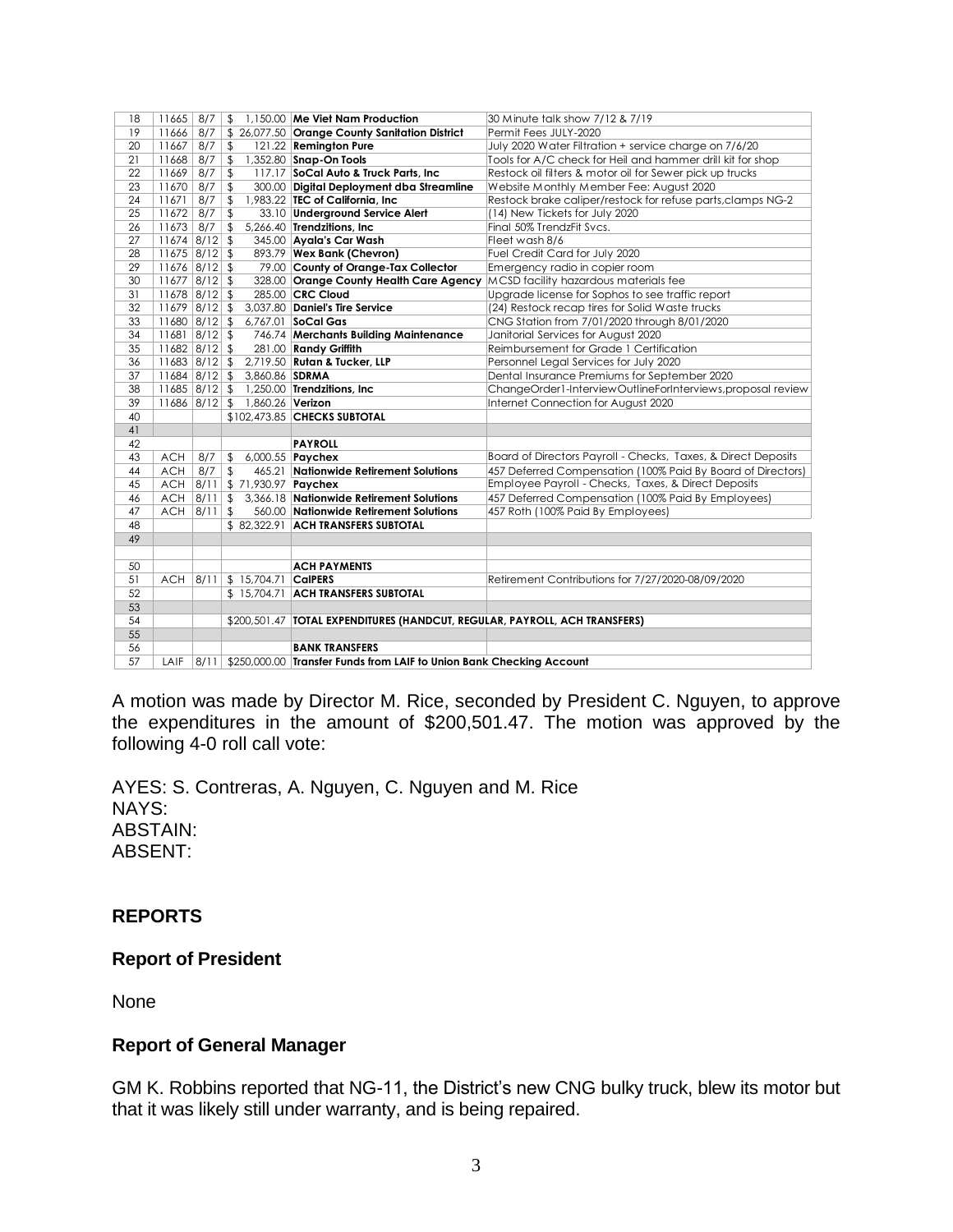GM K. Robbins stated that the District was having a luncheon for employees on Thursday, August 20, 2020 from 11:30 A.M. until 1 P.M. and he invited the Board to come.

GM K. Robbins stated that his scheduled vacation would start on Friday, August 21, 2020 and that he would return to work on Monday, September 8, 2020.

## **Report from the Ad Hoc Committee for Architect Selection Interview Panel on August 7, 2020**

Director A. Nguyen reported that it was a long day and very informational. Several firms came to give presentations, with two being outstanding.

President C. Nguyen agreed that it was a long day with very interesting results. The Ad Hoc Committee selected the first and the last of the presenters and he stated that he is looking forward to working with them.

## **Report from the MCSD Clean Up Event at Bowling Green Park on August 15, 2020**

Director S. Contreras stated that he was left speechless upon hearing about the large amount of debris that was left for disposal prior to the event even starting, although excited that the clean up events are so popular. He stated that he felt that the clean up events should start earlier in the future because people were being turned away at the start due to so much stuff that was left behind and the bins were already practically filled before the 10 A.M. start time.

Director M. Rice stated that it isn't fair for people that have had to rent a truck to bring their stuff and come when the clean up event starts only to be told that the bins are already full.

Director A. Nguyen stated that it was a crazy day and that the cleanup event was over before it even started. He arrived at 7:30 A.M. and said that a lot of stuff was dumped and left overnight. He commended staff for working so hard in the heat.

President C. Nguyen stated that he concurred with Directors S. Contreras and A. Nguyen and stated that staff was offering bulky pickups and drop-offs to the District for people who came too late after the bins were filled.

Director S. Contreras stated that it would be helpful if in the future the District had a flyer for people who needed to call the office to schedule a pickup.

GM K. Robbins stated that four large bins and four large stake-bed trucks were filled and that the District extended the bulky program to anyone that came after the bins were filled and weren't able to dump their items.

Director M. Rice stated she suspects that people were coming from outside the District to dispose of their items.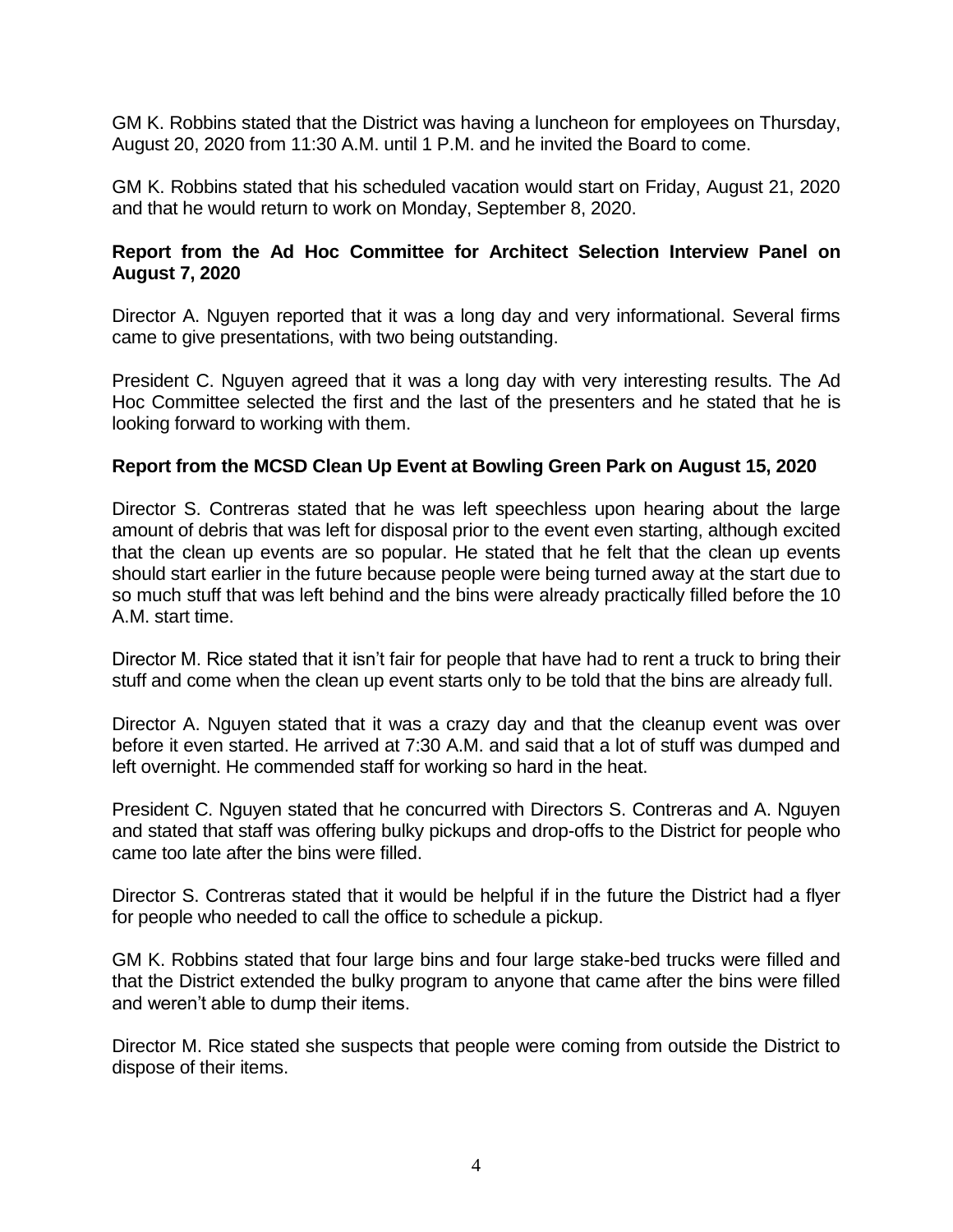GM K. Robbins stated that the next cleanup event would be on September 19, 2020 at Coronet Park and that CR&R would be providing an additional bin since there was space.

Director S. Contreras asked about having signs that state "NO DUMPING" at the events.

GM K. Robbins stated that he did not think that the signs would deter them.

Director M. Rice stated that id's need to be checked in order to make sure that people are from the District's jurisdiction.

GM K. Robbins stated that it is difficult to check id's when it gets so chaotic and that maybe the cleanup events need to be moved to the District yard in order to control them.

President C. Nguyen stated that he thought that Director S. Contreras' idea to change the clean up events to an earlier time was a good one.

GM K. Robbins stated that the flyers were already printed but that the time could be changed for next years' events.

Director S. Contreras stated that it might be less expensive to reprint the flyers with an earlier time than printing "NO DUMPING" signs.

GM K. Robbins stated that he would make sure the flyers were modified to show an earlier start time (8 A.M. instead of 10 A.M.) for the scheduled cleanup events in the future.

#### **CONSENT CALENDAR** *(Roll Call Vote)*

A. Approve and File the Treasurer's Investment Report for July 2020

B. Approve the July 2020 Financial Reports and Budget Review for the Period of July 1, 2020 through July 31, 2020

A motion was made by Director A. Nguyen, seconded by Director M. Rice, to approve the Consent Calendar. The motion was approved by the following 4-0 roll call vote:

AYES: S. Contreras, A. Nguyen, C. Nguyen and M. Rice NAYS: ABSTAIN: ABSENT:

## **OLD BUSINESS**

None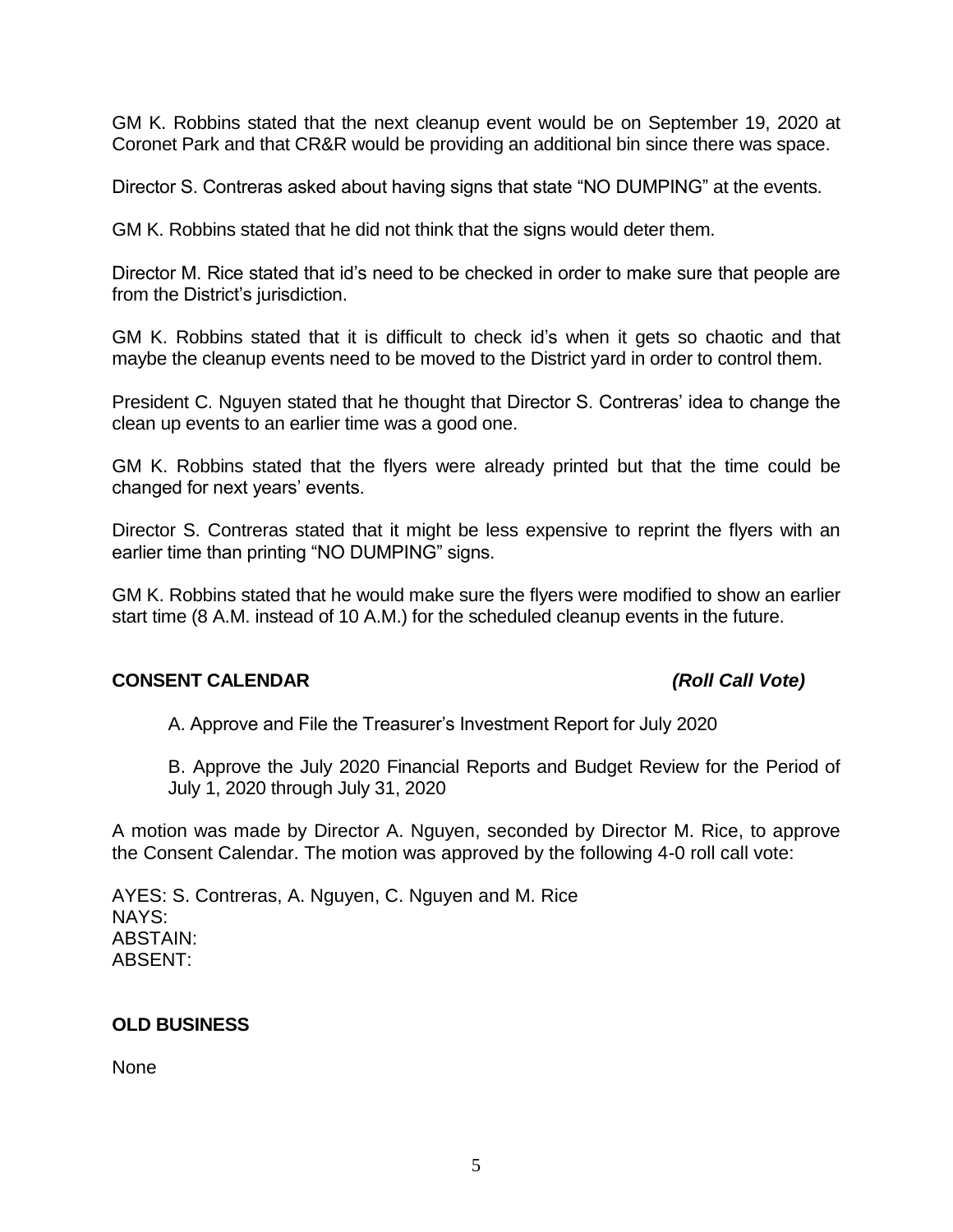#### **NEW BUSINESS**

A. Approval of Rengel Architects for the New Office Building, New Archive Building, Locker Rooms, and Solar Equipment for Midway City Sanitary District, Westminster, CA *(Roll Call Vote)*

Directors A. Nguyen and C. Nguyen, who were on the Ad Hoc Committee to review the architects, reported that both firms - SVA and Rengel, gave excellent presentations and could do the work, but that Rengel's proposal came in at a lesser amount, so they were being recommended.

A report of a summary of Staff's recommendation was provided and considered by the Board. A motion was made by President C. Nguyen, seconded by Director M. Rice, to approve staff recommendation to approve Rengel Architects for the design and engineering of the new office building, new archive building, locker rooms, solar equipment and construction support and have staff bring back an agreement for approval to the next meeting in September. The motion was approved by the following 4-0 roll call vote:

AYES: S. Contreras, A. Nguyen, C. Nguyen and M. Rice NAYS: ABSTAIN: ABSENT:

> B. Discuss and Consider Changing the Midway City Sanitary District's Regularly Scheduled Board Meeting On Tuesday, September 1, 2020 at 5:30 P.M. to a Special Teleconference Meeting at 5 P.M. Due to the COVID-19 Pandemic

#### *(Roll Call Vote)*

A report of a summary of Staff's recommendation was provided and considered by the Board. A motion was made by President C. Nguyen, seconded by Director M. Rice, to approve changing the regularly scheduled Board meeting on Tuesday, September 1, 2020 at 5:30 P.M. to a special teleconference meeting at 5 P.M. The motion was approved by the following 4-0 roll call vote:

AYES: S. Contreras, A. Nguyen, C. Nguyen and M. Rice NAYS: ABSTAIN: ABSENT: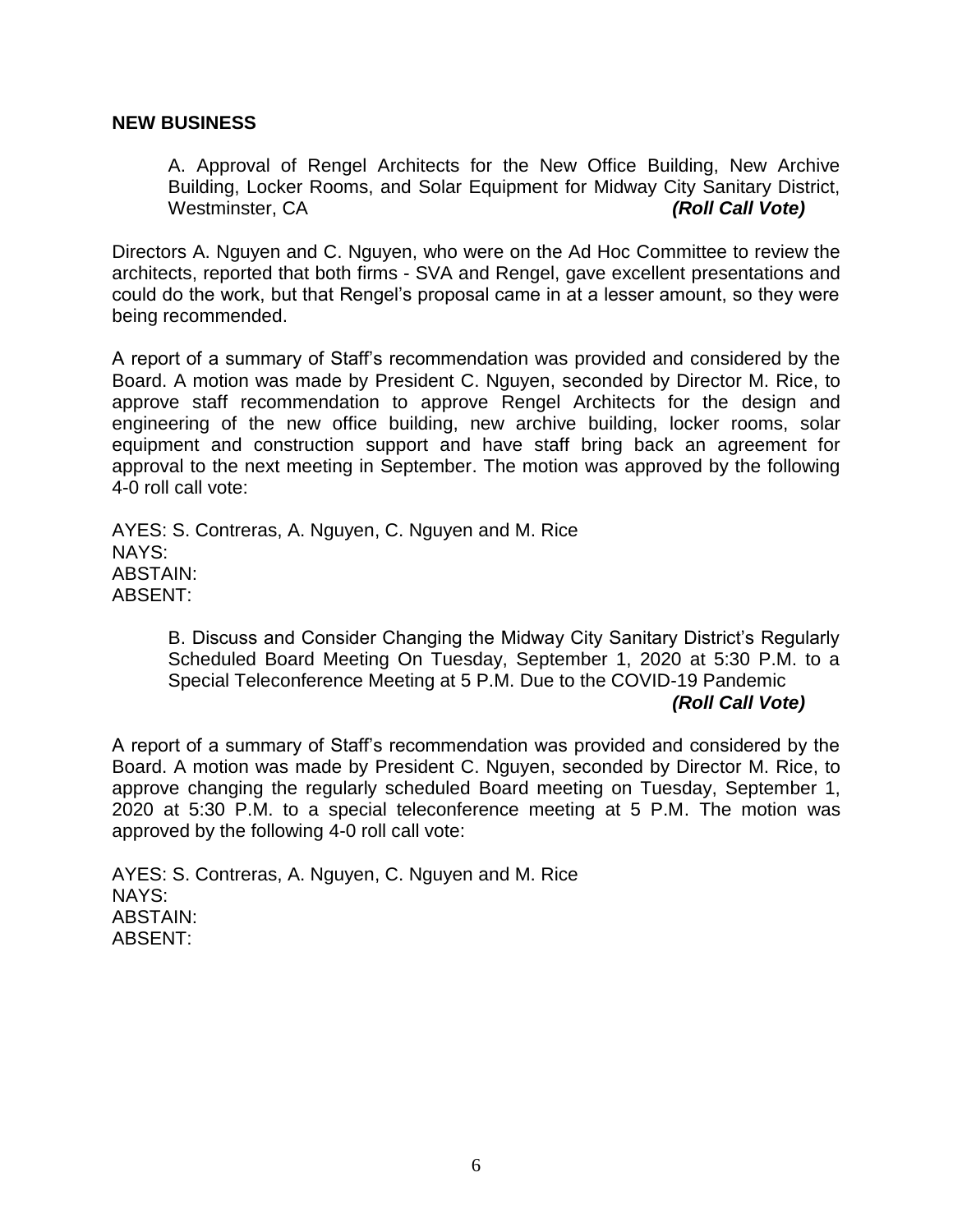## **INFORMATIONAL ITEMS**

A. Official Notice and Call for Candidates for the Positions of President, First Vice President, Second Vice President, Third Vice President, Secretary and Treasurer on the Executive Committee of the Independent Special Districts of Orange County (ISDOC)

Receive and file.

## **BOARD CONCERNS/COMMENTS**

Director A. Nguyen commended staff and gave kudos to Director of Operations Nick Castro for taking care of bulky items for the people that came too late to the cleanup event.

Director M. Rice commended the Directors and Staff who were at the clean up event and wished GM K. Robbins a good vacation.

Director S. Contreras stated that he appreciated everyone agreeing to have the cleanup events earlier in the day due to the heat and the chaos.

President C. Nguyen thanked Staff and GM K. Robbins for all their efforts at the cleanup event. He told GM K. Robbins to enjoy his vacation, and thanked the Board, Staff, and Legal Counsel for a productive meeting.

## **GM/STAFF CONCERNS/COMMENT**

GM K. Robbins thanked the Board for his vacation and stated that he would be staying home this year. He stated that the agreement with Rengel would be on the next agenda for Board approval.

## **GENERAL COUNSEL CONCERNS/COMMENTS**

None